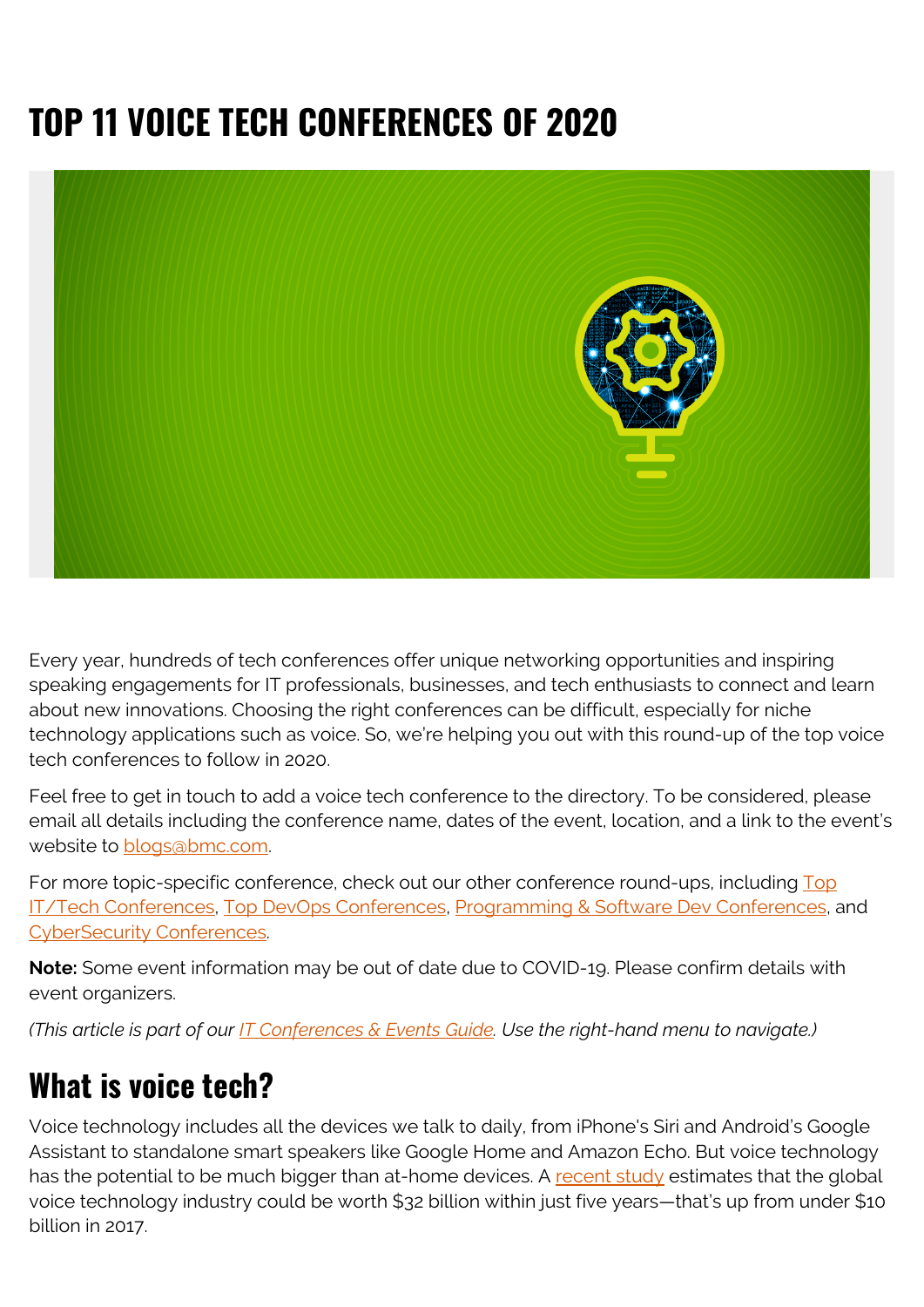Powered by AI and natural language processing and relying heavily on cloud computing, voice tech experts say that the technology can change how we work and live, helping us be more productive. These tech conferences talk about everything from AI-driven [chatbots and virtual agents](https://blogs.bmc.com/blogs/chatbot-vs-virtual-agent/) to the future of work and living.

## **Top Voice Tech Conferences of 2020**

#### **[SuperBot](https://www.dashbot.io/superbot/)**

**Date:** March 31, 2020 **Location:** San Francisco, CA **Cost:** \$399

The popular annual tech conference focused on AI-enabled voice tech and chatbots offers a vibrant speaker lineup comprising of entrepreneurs and industry experts from Facebook, Google and Amazon. Hundreds of attendees from Fortune 500 enterprises join the to connect with leading experts, IT professionals, and enthusiasts each year.

Topics include customer service, investors perspective, industry trends, and the future of AI-based voice technologies.

#### **[VoiceFirst: Voice of the Car Summit](https://www.voiceofthecar.com/)**

**Date:** April 7-8, 2020 **Location:** San Jose, CA **Cost:** Starting at \$499.99

Voice brings an extra dimension to the autonomous vehicle driving experience and the Voice of the Car Summit aims to present how voice-first technologies are integrated into the modern car. Engineers, researchers, and leaders from Mercedes-Benz, Amazon Alexa and Google Assistant divisions will discuss where the industry is heading at the intersection of AI, voice tech, and autonomous driving. The event is expected to gain large audience, particularly for the speaker sessions.

### **[SpeechTEK2020](https://www.speechtek.com/2020/default.aspx)**

**Date:** April 27-29, 2020 **Location:** Washington, DC **Cost:** \$1,895 early bird through March 27

The premier voice tech conference with CxOs from leading voice tech companies and enterprise organizations including Google Cloud, IBM Watson, and Verizon, as well as university professors speaking at the event. The event attracts large audience of executives, developers, and adopters of speech technologies networking with each other and witnessing insightful presentations from industry experts guiding the future of voice tech.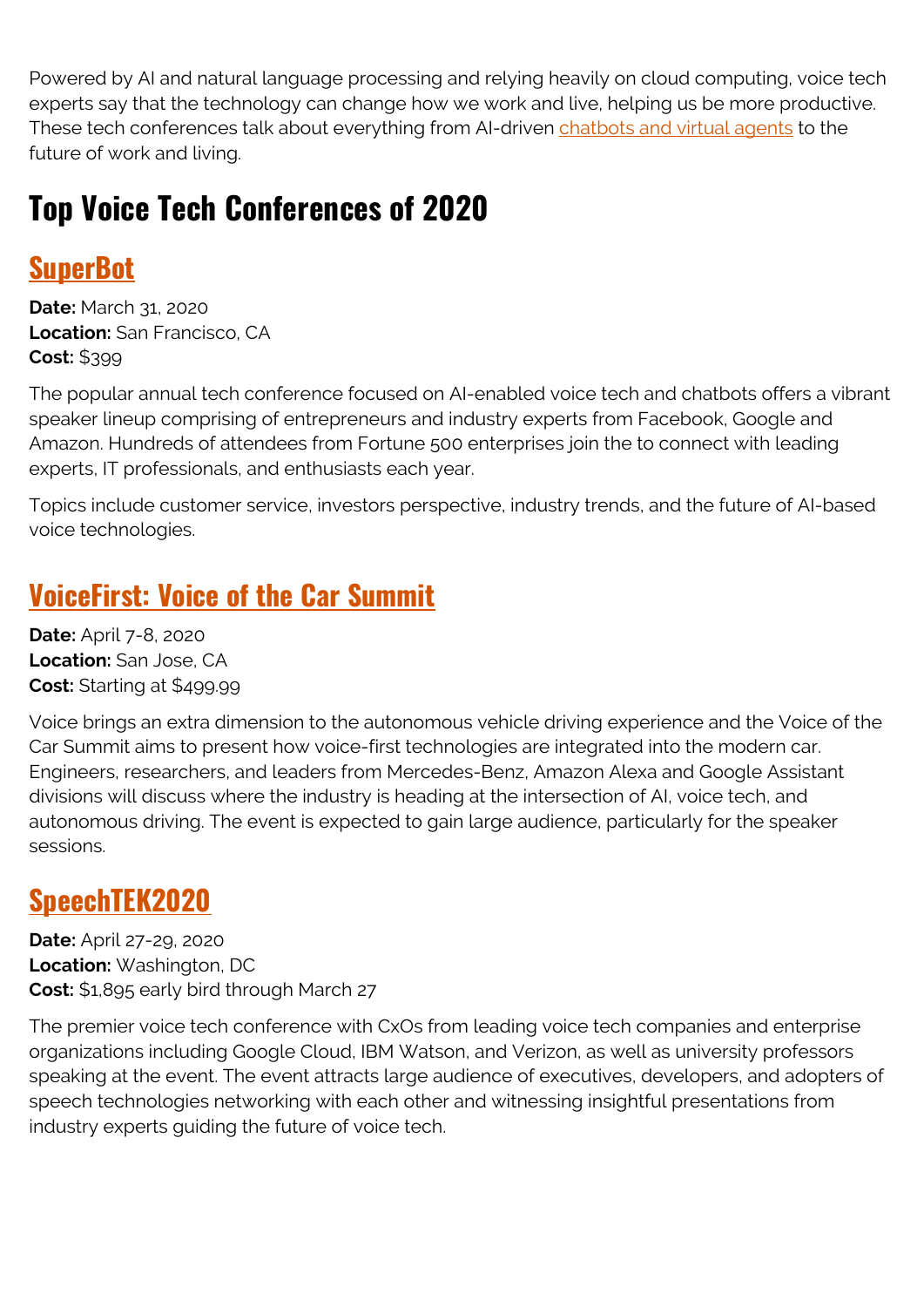#### **[Chatbot Summit](https://www.chatbotsummit.com/)**

**Date:** May 13-15, 2020 **Location:** Las Vegas, NV **Cost:** \$625 early bird

Chatbot Summit takes place in Las Vegas, Tokyo, and Berlin this year and is a popular global event on technologies accelerating conversational AI around the world. The Vegas edition will host talks from some of the most popular AI teams in the tech, finance and government sector, including:

- Ed Doran, Director PM and Cofounder of Microsoft Cortana
- Dexter Zavalza, VP and Lead Content & Design Strategist for Mobile JP Morgan Chase
- Research scientists form Uber AI, Adobe, and Facebook

Hundreds of attendees are expected to join from across the nation to connect with professionals working with niche chatbot technology solutions.

#### **Connected Consumer Summit**

**Date:** May 18, 2020 **Location:** London, UK **Cost:** €1,745 + VAT

This conference is all about the consumer-focus in voice technologies. Experts from Microsoft, Uber, Viber, and BT will discuss how the commercial world is transforming with the emergence of AI powered natural language solutions. Professionals pioneering modern voice technologies will provide practical advice and stories on voice and chatbot technologies they developed in recent years and what to expect in the near and long-term future.

#### **[CogX](https://cogx.co/)**

**Date:** June 8-10, 2020 **Location:** London, UK **Cost:** £695 for full access

As one of the most exciting tech conferences in the world, CogX has a wide lens on topics like AI, Blockchain, and breakthrough technologies within the voice solutions industry. This is the chance to engage with experts from the industry, government and academia on a variety of topics closely or indirectly associated with voice tech. Speakers include the head of AI at the World Economic Forum, the CEO of the Royal Bank of Scotland, and experts from Berkeley and UCL.

#### **[Amazon RE:MARS](https://remars.amazonevents.com/)**

**Date:** June 16-19, 2020 **Location:** Las Vegas, NV **Cost:** \$1,999 for full access

Amazon is set to present new ideas from its innovative and fast advancing tech divisions of Machine Learning, Automation, Robotics and Spece (MARS). The conference will feature talks by:

• Jeff Bezos, Amazon CEO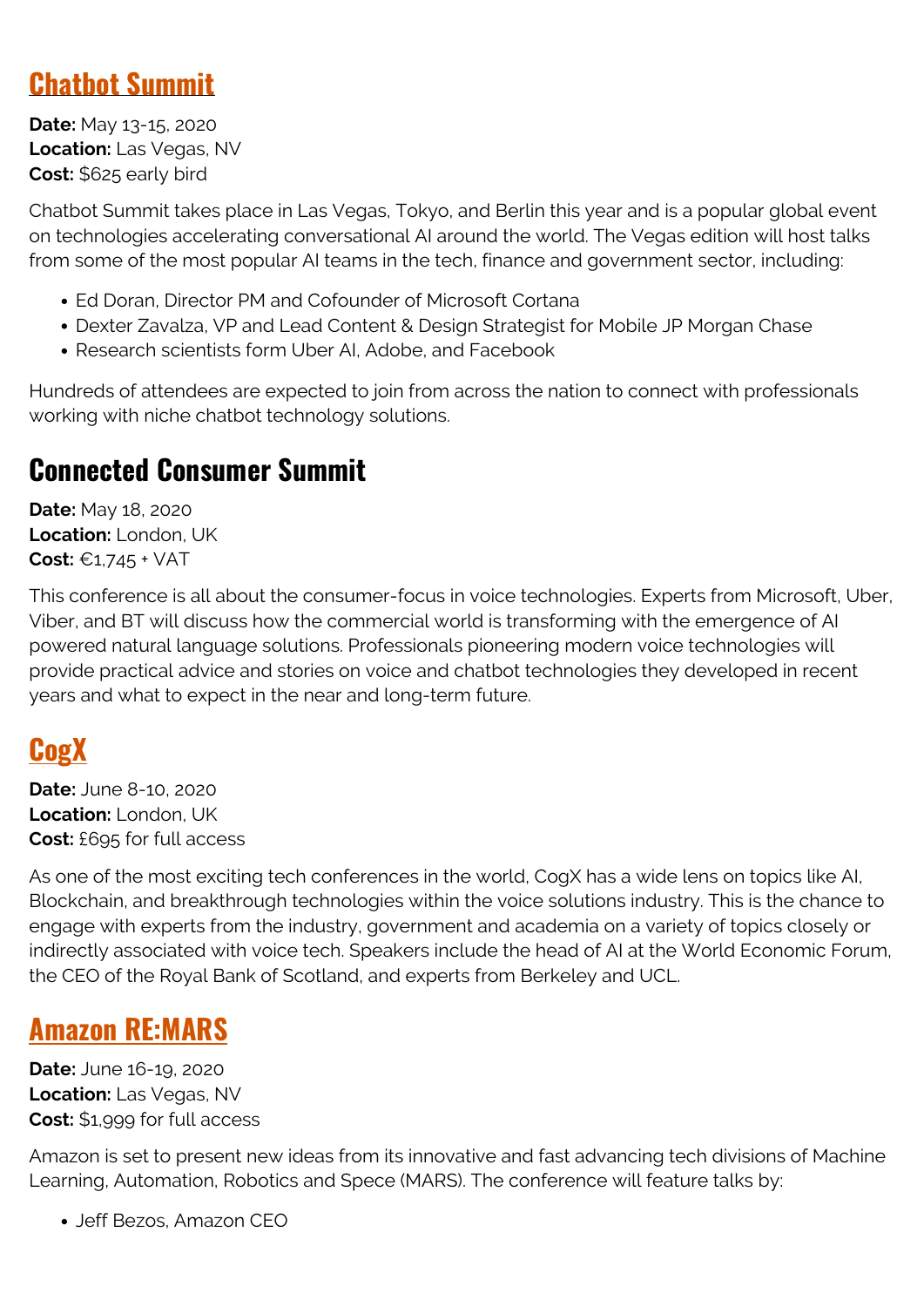- USC roboticist Dr. Maja Matarić
- Dr. Sara Seager, MIT planetary scientist and astrophysicist

Attendees can expect insightful discussions on the technologies powering the modern voice solutions such as Alexa, search, automation, and autonomous vehicles.

#### **[VoiceFirst: Voice of Healthcare Summit](https://www.vohsummit.com/)**

**Date:** August 5-6, 2020 **Location:** Boston, MA **Cost:** TBA

Healthcare is a promising application use case of voice technology and one facing significant challenges. The Voice of Healthcare Summit brings together technology experts, healthcare professionals, academics and entrepreneurs to discuss the opportunities and implications presented by AI-based voice technologies. Speakers include:

- Shwen Gwee, Novartis co-founder
- Peter Durlach, Nuance Healthcare SVP
- Professors, healthcare experts, and researchers from University of Washington and Mayo Hospital

#### **[Voice 2020](https://www.voicesummit.ai/)**

**Date:** October 5-8, 2020 **Location:** Washington, DC **Cost:** The expo is free; main stage access starts at \$100

Voice 2020 is a global stage for voice tech and marketing. Arguably one of the most popular events in the voice tech industry, attracting more than 5,000 attendees from around the world. It's the most popular meeting place for voice tech enthusiasts with over 400 speakers representing 36 countries across more than 200 sessions will join. Engaging presentations will cover topics such as the technology, design, and marketing of intelligent voice solutions.

#### **[All About Voice](https://www.allaboutvoice.io/)**

**Date:** November 20, 2020 **Location:** Munich, Germany **Cost:** €250 super-early bird

All About Voice is all about smart natural voice solutions and networking opportunities with professionals developing promising new technologies at startups and enterprise organizations. Experts will speak about industry trends and identifying new business opportunities in the voice tech industry. The program expects more experts from diverse industrial sectors to present at the conference.

#### **[AWS re:Invent](https://reinvent.awsevents.com/)**

**Date:** November 30-December 4, 2020 **Location:** Las Vegas, NV